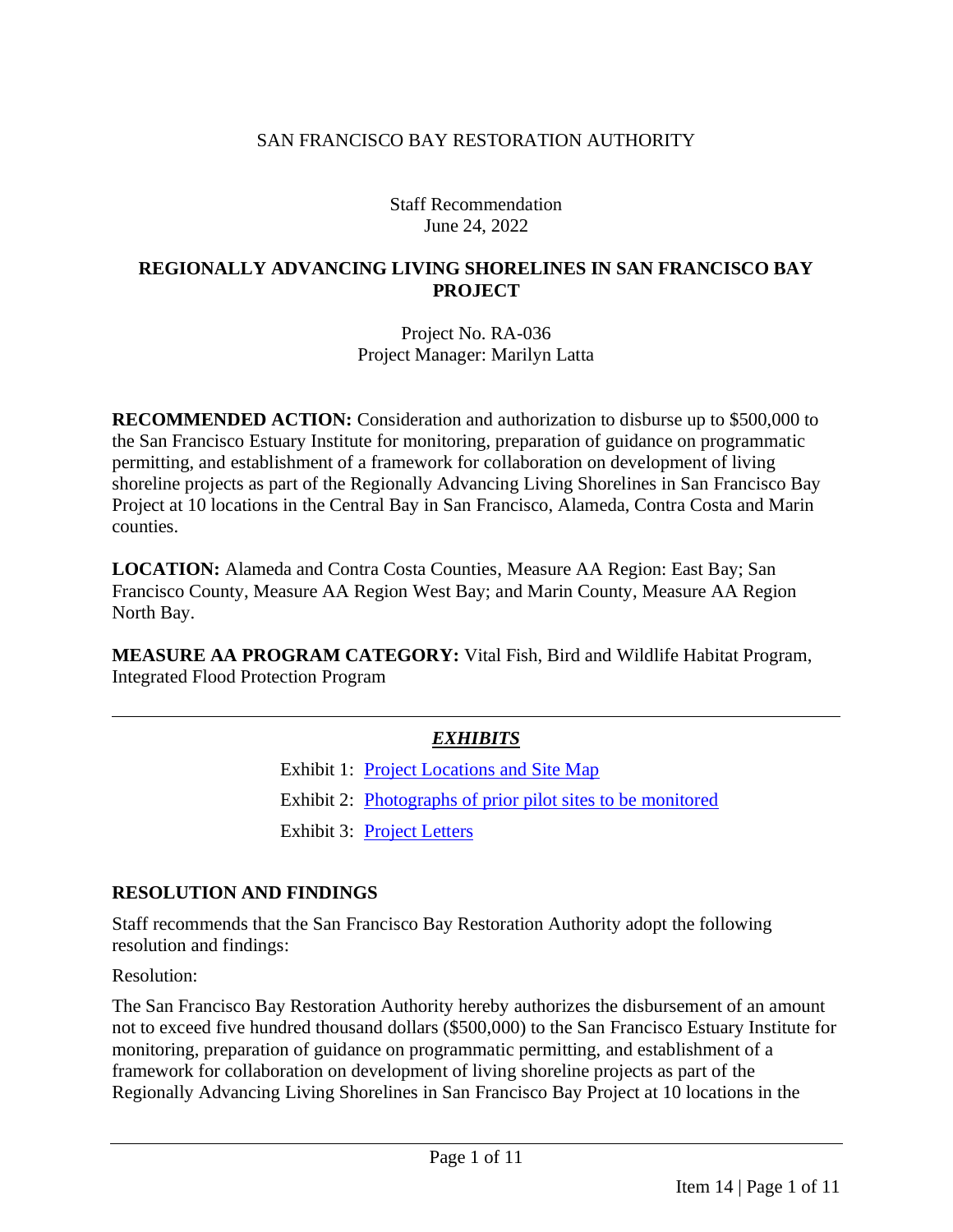Central Bay in San Francisco, Alameda, Contra Costa and Marin counties. Prior to commencement of the project, the grantee shall submit for the review and written approval of the Executive Officer of the Authority the following:

- 1. A detailed work program, schedule, and budget.
- 2. Names and qualifications of any contractors to be retained.
- 3. A plan for acknowledgment of Authority funding.
- 4. Evidence that all permits and approvals required to implement the monitoring activities have been obtained.

## Findings:

Based on the accompanying staff recommendation and attached exhibits, the San Francisco Bay Restoration Authority hereby finds that:

- 1. The proposed authorization is consistent with The San Francisco Bay Restoration Authority Act, Gov. Code Sections 66700-66706.
- 2. The proposed authorization is consistent with The San Francisco Bay Clean Water, Pollution Prevention and Habitat Restoration Measure (Measure AA).

# **STAFF RECOMMENDATION**

## **PROJECT SUMMARY:**

Staff recommends that the San Francisco Bay Restoration Authority (Authority) authorize disbursement of up to \$500,000 to the San Francisco Estuary Institute (SFEI), a nonprofit organization, for monitoring, preparation of guidance on programmatic permitting, and establishment of a framework for collaboration on development of living shoreline projects as part of the Regionally Advancing Living Shorelines Project in San Francisco Bay at 10 locations in the Central Bay in San Francisco, Alameda, Contra Costa and Marin counties. The Regionally Advancing Living Shorelines Project in San Francisco Bay (the "project") is a planning project to prepare the designs, environmental review documentation, and permits needed for 10 new living shoreline climate adaptation projects. A goal of the project is to plan and permit the 10 projects in a collaborative, programmatic manner to increase efficiency and serve as a model for other living shorelines projects. The recommended authorization is to fund three of the project's components: monitoring of existing living shorelines pilot projects (which will inform design of future projects), preparation of guidance for a programmatic permit approach, and a framework for collaboration. The remaining project components are anticipated to be funded with funds from other funding partners (applications pending).

### **Background and Need**

The locations of the 10 living shoreline climate adaptation projects are in three heavily urbanized reaches of the Central Bay shoreline (San Francisco, Sausalito to San Rafael, and Hayward to Albany) and include a mix of both highly modified areas of anthropogenic fill and natural shoreline conditions including tidal marshes and mudflats, coarse grain sand and gravel beaches, and rocky intertidal areas that extend down into the submerged nearshore aquatic habitats, which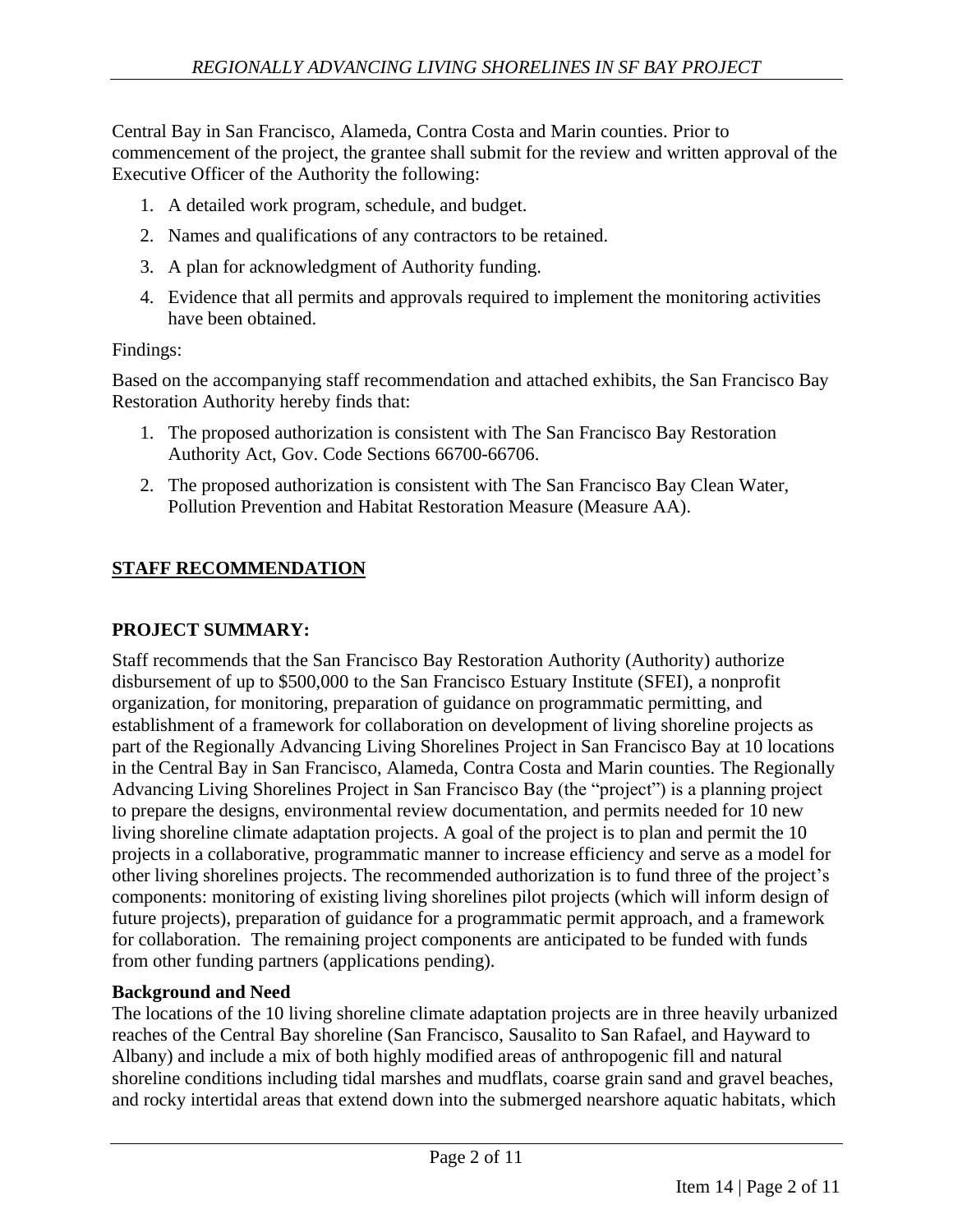include shellfish, eelgrass, seaweed, and sand beds and other important fish and wildlife habitats. These shorelines are adjacent to underserved frontline communities that are currently impacted by coastal erosion, flooding, and storm events, and at high future risk from more severe flooding, sea level rise (SLR), and other coastal hazards.

Regionally, climate risk assessments by county are in process or have generally been completed, but specific adaptation plans and guidance on effective and sustainable nature-based adaptation methods haven't been substantially developed. The body of living shorelines and nature-based adaptation pilot demonstration work has been initiated and advanced by a small but growing network of partners led by the State Coastal Conservancy (SCC) (Living Shorelines: The Science and Management of Nature-Based Coastal Protection Bilkovic 2017). With increasing urgency to adapt to climate changes and sea level rise there is a need to rapidly expand capacity, scale-up efforts, and engage a wider network of community partners, municipalities, public and private landowners, and scientific and engineering partners. This capacity-building is critically needed in order to scale up from a limited research stage and integrate and normalize these nature-based restoration approaches within traditional shoreline master planning, sea level rise adaptation planning, and ongoing shoreline management by city, county, state, and private landowners (Bay Adapt Platform 2021, National Wildlife Federation Living Shorelines Regulatory Review 2021, Restore America's Estuaries Living Shorelines: From Barriers to Opportunities Report 2016).

## **Authority Priority- Advancing Shellfish and Submerged Aquatic Vegetation Goals**

This project is a priority for the Authority and was selected in competitive Grant Round Five because it will advance the Measure AA Campaign Goals for shellfish and submerged aquatic vegetation, noted as a priority area to increase focused efforts in the Independent Citizens Oversight Committee Annual Review Letter FY 2019/20. The project will also advance naturebased climate adaptation in San Francisco Bay, a key priority identified in the San Francisco Bay Subtidal Habitat Goals Report, a 50-year conservation plan for the submerged areas of the bay (SCC 2010); and in the Baylands Goals Climate Change Update Report (SCC 2015) which also recommends the integration and advancement of integrated subtidal and intertidal restoration approaches in order to adapt to SLR.

### **Monitoring of existing pilot sites to inform future designs**

Many baywide partners and landowners have been engaged in implementing the recommendations of the Baylands Goals Climate Change Update Report through pilot living shorelines projects to test experimental nature-based approaches in different conditions in the bay from 2012-2022. These projects have resulted in first of its kind data on techniques not previously tried locally, including native oyster reef restoration and various multi-habitat and multi-objective designs for living shorelines and nearshore habitats. The ongoing regional and statewide transfer of knowledge and coordination is critical to programmatically integrate the lessons learned and best practices to date and keep momentum going by seeding this information into additional high-quality site designs and in-the-water projects. One of the project components to be funded through this Authority authorization is monitoring at five existing pilot sites (Exhibit 1 Map). This project component includes monitoring of physical changes to topography and bathymetry, wave attenuation, water quality, and biological monitoring of plant, invertebrate, and other wildlife response at five existing pilot sites. This project component also includes summarizing the monitoring data in a report for the Authority.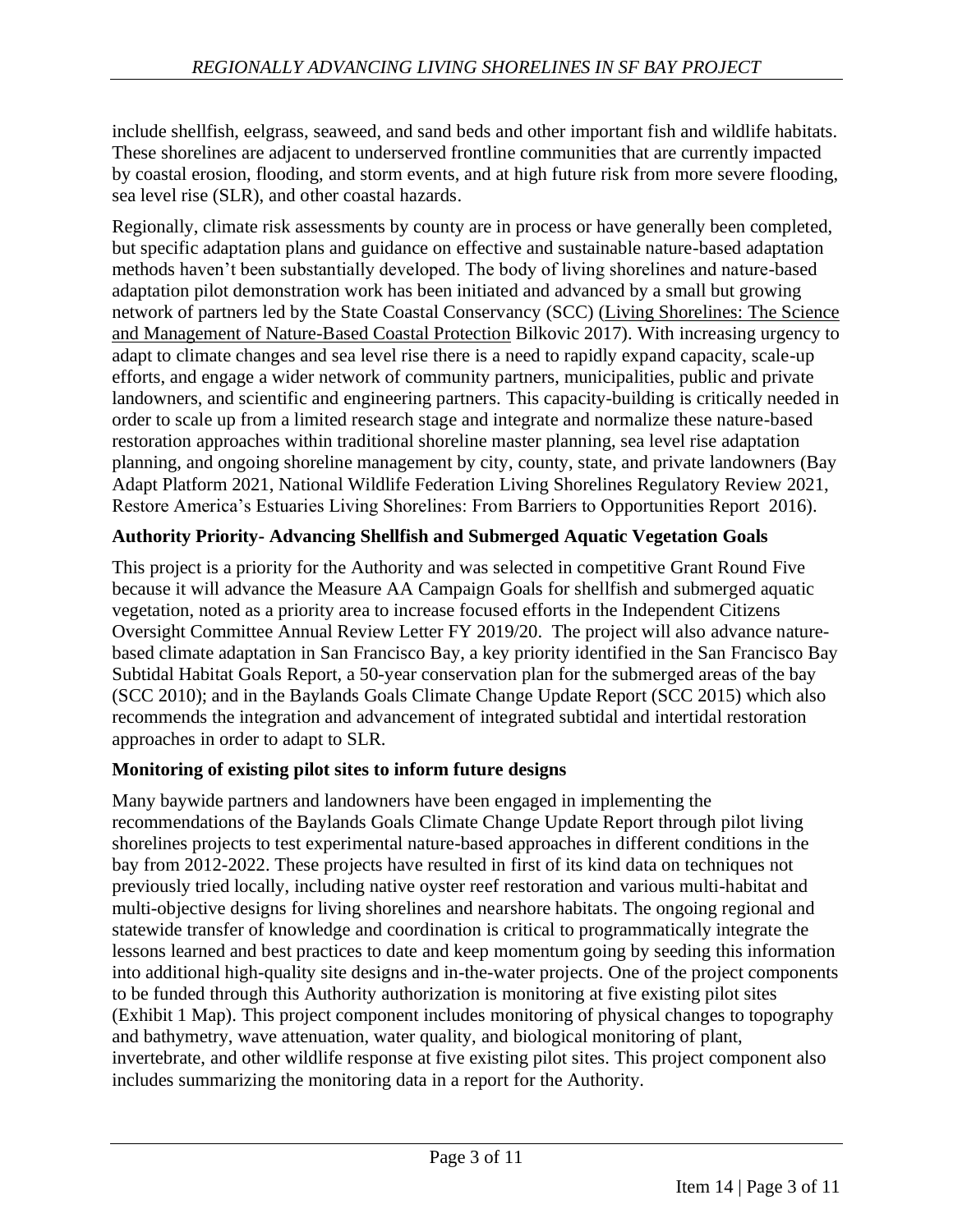## **Regional Design and Constructability Guidance**

As part of the project, but not to be funded through this recommended authorization, the monitoring data will be used along with other regional project data and lessons learned to develop the first-ever design and constructability guidance for living shorelines in San Francisco Bay. The guidance will reduce regulatory burdens and link lessons learned and monitoring outcomes from the demonstration projects conducted to-date to create a programmatic and more efficient approach to regionally advancing new projects. This needed technical guidance is critical to expanding regional capacity to design and implement living shoreline projects, as the field is still in a research stage and there are no local or national standard engineering, ecological design, and constructability guidance documents. The goal for the project is to have local partners work with regional design teams to co-develop a suite of 10 coordinated projects as a set, that link with best available science and identified priority sites and recommended actions in the regional and state plans referenced in the Measure AA Prioritization Criteria section. The guidance will include several habitat methods, alone and in combination: Olympia oyster restoration; eelgrass bed plantings; sand and gravel beach restoration; invasive species removal; shoreline vegetation plantings (Pacific cordgrass, Pacific rockweed, wetland and dune species, etc.); high tide refuge marsh island construction; vertical hybrid green-grey seawall enhancements (living seawalls); enhanced rock slope levees with plantings and other biological treatments (green riprap); and derelict creosote piling removal and artificial structure enhancement.

### **Programmatic Permitting Framework**

One of the biggest constraints to development of innovative nature-based adaptation projects in San Francisco Bay is a lack of understanding about the permits required and process; and the complexity of state and federal permit mechanisms. Programmatic permit pathways can result in clearer submittal criteria and standardized permit conditions. The second project component to be funded by the recommended authorization includes initial planning for programmatic permit pathways to efficiently permit these future 10 projects as a suite of projects in order to address conflicts between agency regulations and achieve higher quality and more efficient environmental consultations and regulatory permitting that covers all activities. This approach will advance permit consultations with six regulatory agencies (US Army Corps of Engineers [USACE], National Marine Fisheries Service [NMFS], US Fish and Wildlife Service [USFWS], San Francisco Bay Regional Water Quality Control Board, California Department of Fish and Wildlife [CDFW], and the San Francisco Bay Conservation and Development Commission[BCDC]) for a cohesive set of projects all at once, with the goal of reducing costs and expediting the permit process compared with doing so project by project. The project will coordinate with the Bay Restoration Regional Integration Team (BRRIT) and other agencies to develop programmatic permit pathways and consultations on 30-60% restoration designs for 10 living shoreline projects. This may include development of a new regionwide general permit specific to these project types, which could be a major step forward and model that can be used by this project and other baywide landowners and groups who want to develop living shorelines projects. Based on the design guidance and work conducted to date, preliminary consultations with regulatory agencies will focus on programmatic permit pathways and may include development of a new USACE regionwide general permit or other permits specific to these projects. The initial planning on the permitting pathway framework will be summarized in a report to the Authority and then furthered and implemented as part of the project.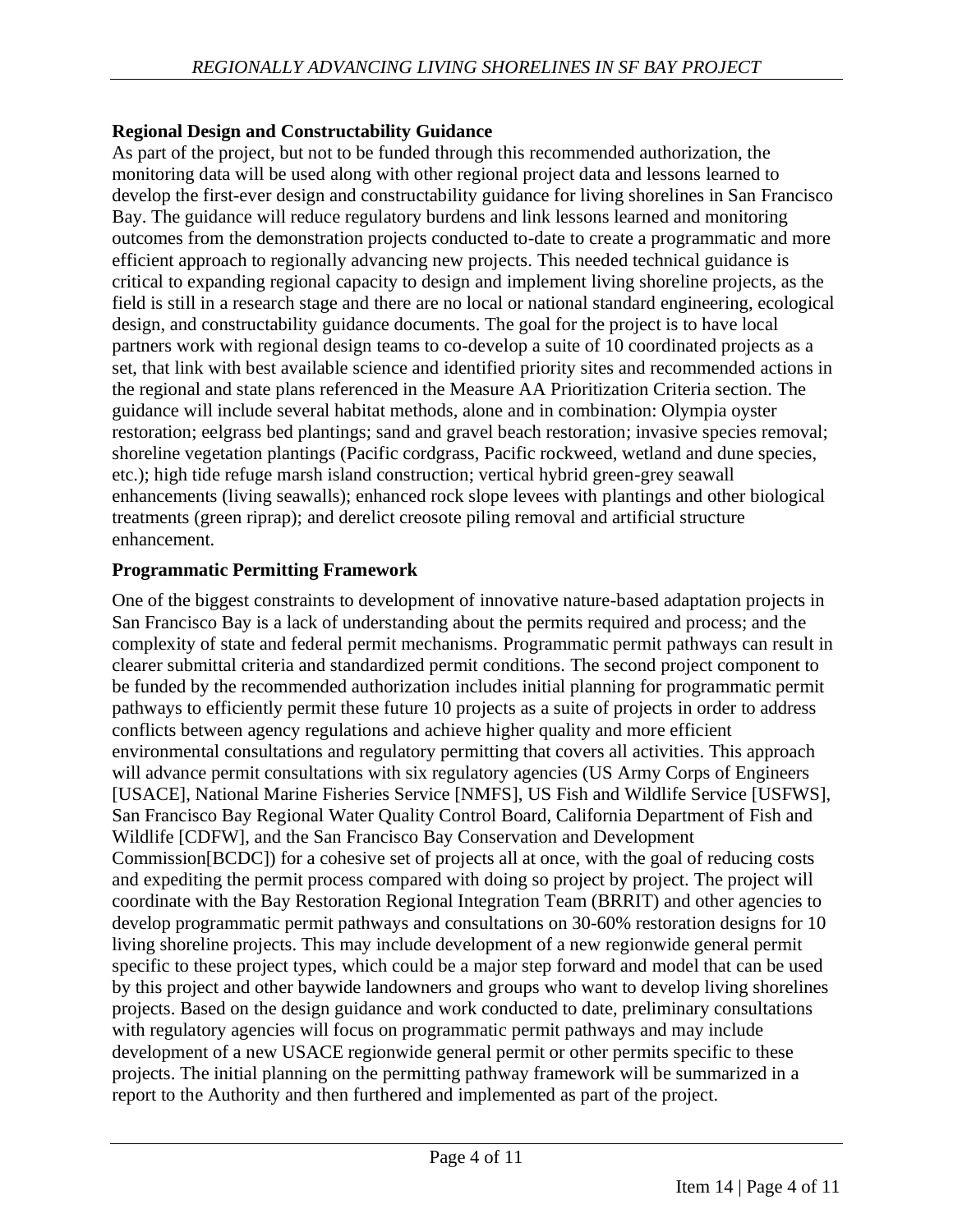### **Coordinated Regional Approach to Maximize Efficient, High Quality Project Designs**

The project's comprehensive four-county approach with multiple regional landowners, community groups, natural resource agencies, and public works departments will provide larger direct community resilience benefits from the future green infrastructure; and achieve environmental outcomes sooner to fish and wildlife including oyster and mussel beds, eelgrass and algal beds, endangered and protected salmon, steelhead, sturgeon, herring, surfperch, and additional estuarine species and essential fish habitats. Working together as a cohesive regional collaborative will benefit the landowners and communities included in this project; and will also generate new technical resources and permit pathways that will provide transferable models to additional local partners in San Francisco Bay and other estuaries statewide. The third project component includes initial planning to establish a framework for collaboration. This work includes collaboratively informing other landowners, project proponents, community groups, and residents from frontline communities in the Central Bay regarding climate resilience planning for living shorelines, subtidal and intertidal habitats and species, protection measures, best design practices, lessons learned, and permit guidance by supporting a Living Shorelines Collaborative. Funding through the proposed Authority grant will start initial planning for this forum to allow the sharing of technical information, discuss design and permitting issues, identify opportunities to leverage synergies, and foster a stronger community of living shoreline partners. The initial planning on the Collaborative will be summarized in a report to the Authority, and then furthered and implemented through anticipated match funding.

### **Qualifications of Partners**

The community and scientific partners, municipal and private landowners, and resource agencies in this project have been engaged in pilot living shorelines projects to test experimental naturebased approaches in different conditions in the bay since 2012. These projects have resulted in new data on techniques not previously tried locally or in California, including Pacific cordgrass revegetation, Olympia oyster restoration, eelgrass, seaweed and vegetated shoreline plantings, coarse beach designs, and others. These innovative multi-habitat, multi-objective designs have increased habitat function and connectivity, while also buffering shoreline communities from sea level rise and erosion. Initial demonstration projects have resulted in increased public awareness about the values of these submerged and shoreline areas in the bay, community engagement models, and best practices for design, permitting, and construction that can be applied to improve and expedite future projects.

There are no known barriers to implementation and there is broad support for the project. While the exact habitat methods and locations at the 10 sites are to be determined, the future plan is to apply the design guidance to development of 10 designs to 30-60% level under a collaborative and programmatic approach. A key goal is regional information sharing and transferability so that others can benefit from this work, through design guidance and permit pathways that will be helpful to current and future projects and partners beyond the 10 direct sites.

**Site Descriptions:** This project is different from typical projects that have a single site and is designed specifically in a multi-site approach to collaboratively plan and permit a suite of projects at once in order to support landowners and municipalities in developing experience and increasing engagement in designing and permitting living shoreline projects. Please see a short description below of the sites included in the regional project that spans four counties in three reaches of the Central Bay.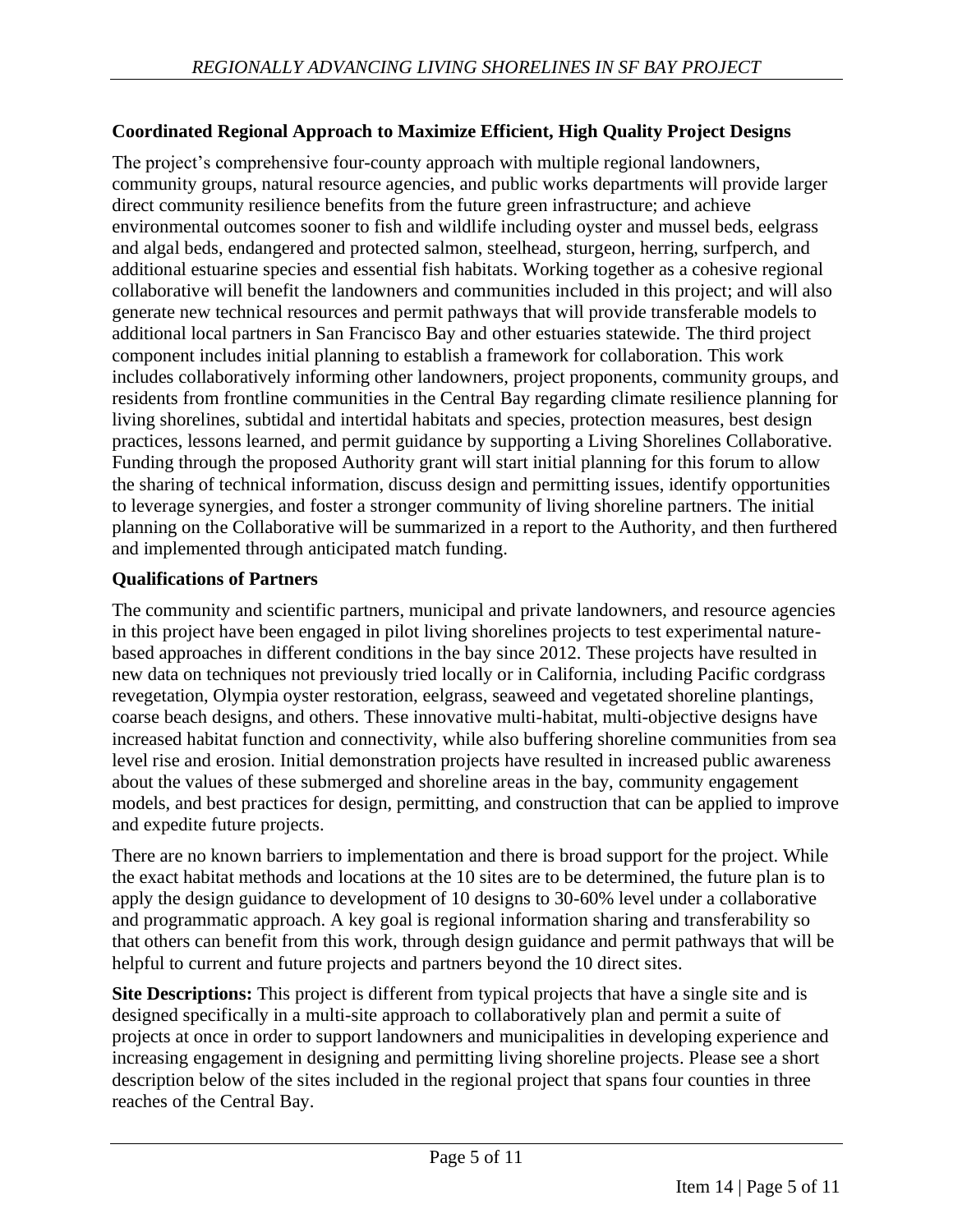#### **San Francisco Shoreline (three project sites)**

Port of San Francisco (Port) has a varied shoreline, with natural and human-made features, including **Mission Creek to Islais Creek, Pier 94 wetlands** and **Heron's Head Park**. The Port has established a goal of improving habitat and designing future coastal flood defenses through Engineering with Nature (EWN), a USACE initiative to align engineering and natural processes to deliver multi-benefit solutions using nature-based approaches as a critical path toward climate adaptation. The San Francisco District of USACE has recently become the first West Coast EWN proving ground, signifying a commitment on the part of the District to integrate naturebased approaches into studies and projects across its missions. This Authority-funded project will be a step forward for the Port to work with the project team and advance pilot nature-based projects including living seawall demonstration projects that will help to inform the full seawall replacement project to be conducted in the 2030's. The Authority has previously funded work at Heron's Head, and this project would expand into designs for additional complementary eelgrass restoration in the nearshore areas adjacent to the first project. SCC has funded beach and marsh restoration work at Pier 94, and this project would expand into additional complementary designs for oyster treatments in the adjacent nearshore areas.

#### **Marin County Shoreline (three project sites)**

The existing **San Rafael Living Shorelines pilot site**, led by SCC, San Francisco State University (SFSU), Smithsonian Environmental Research Center, and other partners including landowner The Nature Conservancy, is widely known as the first larger-scale demonstration site for oyster reefs and eelgrass restoration in a living shorelines approach, and has provided a model for projects in Humboldt Bay, Newport Bay, San Diego Bay, and other areas of California and San Francisco Bay. The City of Sausalito manages **Dunphy Park** on the Sausalito shoreline, where recent terrestrial park and public access improvements link well with a vision for a connected extension into the bay with additional nearshore oyster and eelgrass restoration included in this proposal. CDFW manages the **Corte Madera Marsh Ecological Reserve**, and partners Estuary and Ocean Science Center and Marin County Public Works Department have developed promising early ideas for placement of coarse sediment to create marsh fringing beaches to protect the marsh from ongoing and significant marsh edge erosion and loss of tidal marsh habitat.

#### **Alameda and Contra Costa Counties, East Bay Shoreline (four project sites)**

The project includes landowners in the East Bay shoreline from Hayward to Albany, including East Bay Regional Parks District, City of Berkeley, and City of Albany. Unique opportunities exist to develop broader transition zones due to several locations, including **Berkeley North Basin**, where development is some distance back from the existing shoreline margin. Other site opportunities along this shoreline include nearshore designs adjacent to a future new interchange at **Ashby Spit** on Highway 80, improvement of failing riprap north and south of **Point Isabel**, and subtidal and intertidal components to complement **Hayward Shoreline** climate adaptation planning. The site design planning in this proposal will be developed for these specific locations (Exhibit 1 Map).

### **PROJECT FINANCING**

#### **San Francisco Bay Restoration Authority** \$500,000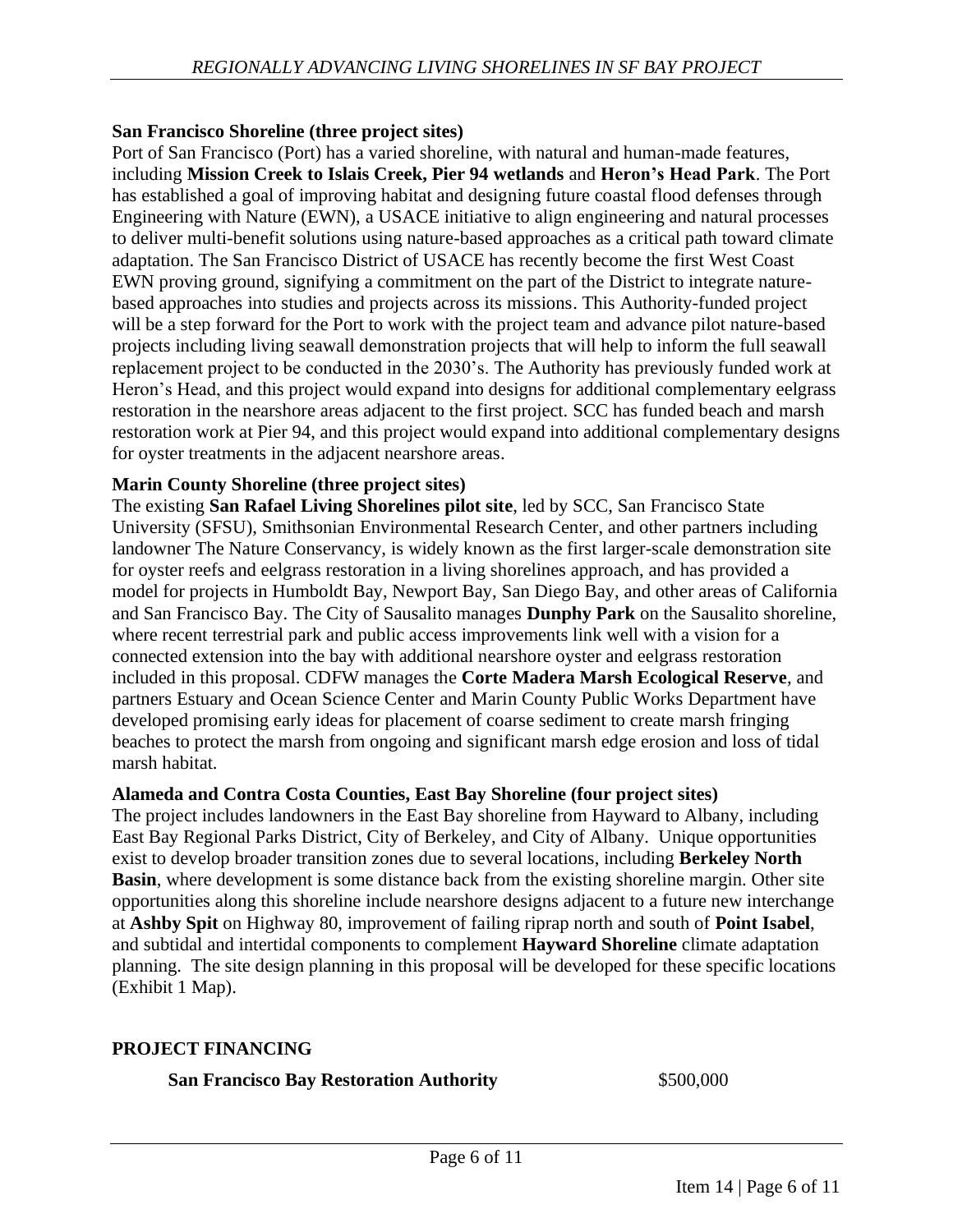| <b>Project Total</b>                                                        | \$6,000,000 |
|-----------------------------------------------------------------------------|-------------|
| Coastal Conservancy (pre-proposal pending)                                  | \$3,500,000 |
| U.S. Environmental Protection Agency (proposal to be submitted) \$1,500,000 |             |
| National Fish and Wildlife Foundation (pre-proposal pending)                | \$1,000,000 |

#### **CONSISTENCY WITH AUTHORITY'S ENABLING LEGISLATION, THE SAN FRANCISCO BAY RESTORATION AUTHORITY ACT:**

Consistent with Section 66704.5(a), SFEI is a non-profit  $501(c)(3)$  organization. Consistent with 66704.5(b)(1) the project will "restore, protect, or enhance tidal wetlands, managed ponds, or natural habitats on the shoreline in the San Francisco Bay area." The project will advance climate adaptation planning for living shorelines at 10 sites; and will provide shoreline protection as well as healthier habitat area and function to native fish, birds, and other wildlife. Consistent with Section 66704.5(b)(2), the project will "build or enhance shoreline levees or other flood management features that are part of a project" by designing innovative approaches that will protect the shoreline from wave energy and erosion while also enhancing shoreline habitats. Consistent with Section 66704(e) this award will be used to support planning and monitoring.

#### **CONSISTENCY WITH MEASURE AA PROGRAMS AND ACTIVITIES:**

This authorization is consistent with Measure AA's Vital Fish, Bird and Wildlife Habitat Program since it will lead to projects that restore subtidal and shoreline habitats to benefit wildlife such as Pacific herring, coho salmon, steelhead, Dungeness crab, eelgrass, Olympia oysters, Pacific rockweed, and additional species of plants, birds, and other wildlife. This authorization is also consistent with the Integrated Flood Protection Program since it will design multi-objective and multi-habitat approaches to adapt to sea level rise and coastal storms which cause flooding and erosion of shorelines in San Francisco Bay.

## **CONSISTENCY WITH MEASURE AA PRIORITIZATION CRITERIA:**

1. **Greatest positive impact:** Living shorelines have resulted in documented physical and biological benefits in San Francisco Bay. The three project components to be funded by this authorization (pilot site monitoring, preparation of technical guidance and initial planning of a programmatic permitting and collaboration frameworks are necessary elements of the project, which will be completed with anticipated match funding to result in 10 site-specific designs. This work will leverage with additional match funded work to result in 10 new sitebased projects that demonstrate best techniques through the use of established best available scientific knowledge; implement recommendations in adopted regional and local plans and relevant studies; and will provide the greatest potential benefits to the Bay ecosystem. In addition, the restoration projects will be designed to provide co-benefits, including, but not limited to, improved flood protection, public access, local workforce development, local job training in green infrastructure, potential beneficial reuse of dredged material, and carbon sequestration.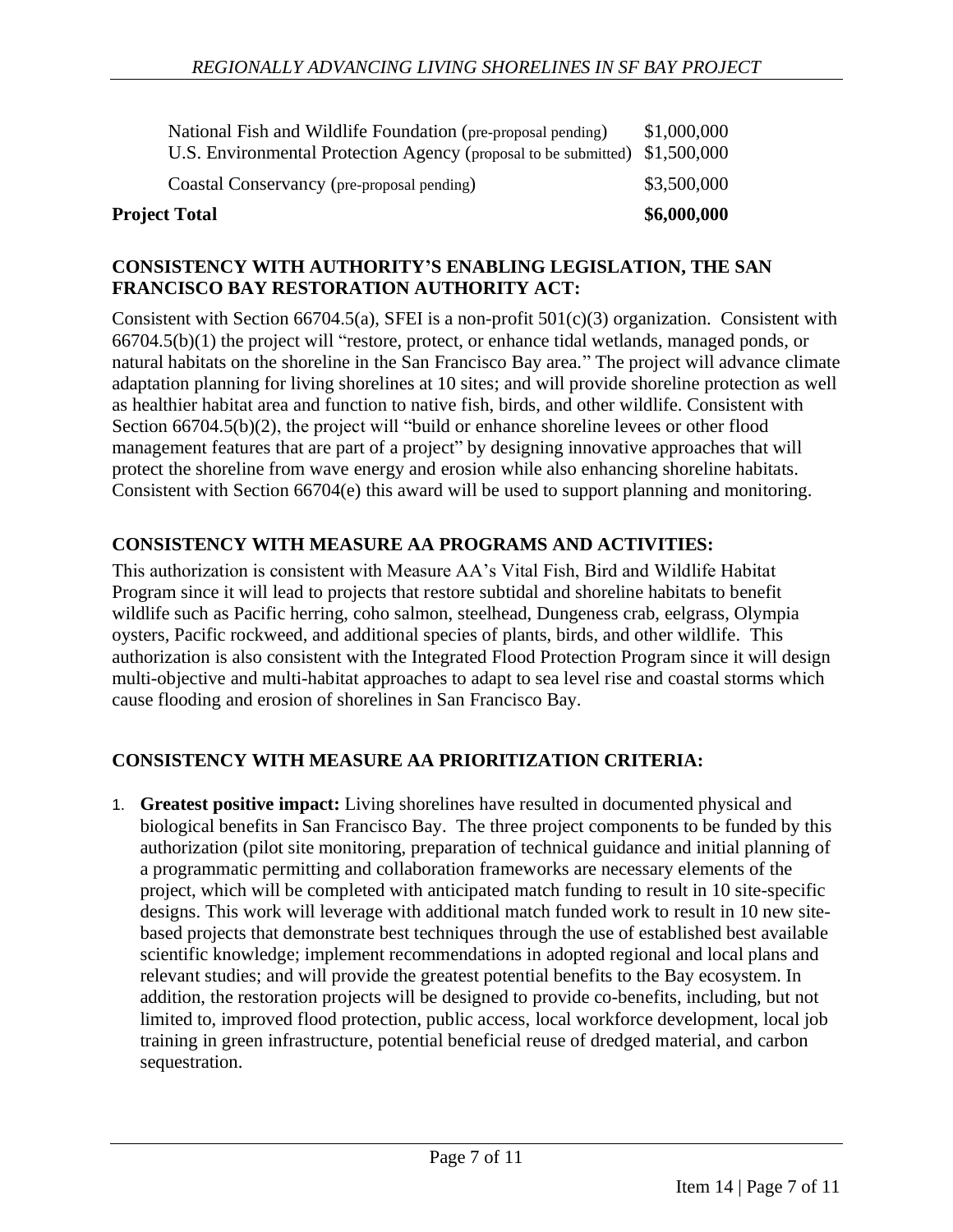- 2. **Greatest long-term impact:** The monitoring data and new site designs will have a long-term impact through design of climate adaptation methods that focus on enhanced subtidal and intertidal shoreline habitats that will continue to grow and adapt to SLR, benefiting bay aquatic species such as endangered Ridgway's rails, Coho and Chinook salmon, Steelhead, Pacific herring, Pacific cordgrass, Olympia oysters, and other important species that have been negatively impacted by artificial fill. The project is part of a continuing effort by SCC, BCDC, NMFS, San Francisco Estuary Partnership, and the Ocean Protection Council to promote climate adaptation, restoration, and long-term management of subtidal habitats in the San Francisco Bay.
- 3. **Leveraging resources and partnerships:** The project will leverage state and federal resources, and public/private partnerships. SFEI and SCC have developed a strong regional network of organizational partners, from local, state, and federal agencies to universities, consultants, engineering firms, and community groups; and the project has strong support. The partners engage multiple stakeholders in planning meetings and in technical forums and share information about project status through presentations and media coverage. The SCC, National Fish and Wildlife Foundation, US EPA, USFWS, NMFS, and others have funded the five existing pilot projects to be monitored at San Rafael, Hayward, Richmond Point Pinole, Richmond Point San Pablo; and the Authority has funded pending enhanced rock slope protection at Terminal Four. The project is supported by the SCC, and a network of diverse stakeholders including Smithsonian Environmental Research Center, SF State University's Estuary and Ocean Science Center, Port of San Francisco, Marin County Department of Public Works, the Cities of Sausalito, Berkeley, Albany, and Emeryville, CDFW, East Bay Regional Park District Marin and Golden Gate Audubon Societies, Merkel & Associates, and additional landowners, agencies, and partners. The high capacity of the applicants is demonstrated through multiple prior projects; and includes local, regional, and state landowners, non-profits, community organizations, and experts in various design, permitting, engineering, and ecological disciplines.
- 4. **Benefits to economy:** The project is a priority for the Authority, SFEI, and SCC because it will provide job opportunities and economic benefits. The project will use the services of multiple monitoring contractors and will plan for future calls for engineers and ecologists selected through an open, competitive bid process. To the extent that the project funding allows, bidding will be subject to local business and hire requirements, including Local Employment and Living Wage.
- 5. **Monitoring, maintenance, and stewardship:** The project components funded by this authorization will be successful if all monitoring activities at existing pilot sites are completed successfully such that the results can be used to inform future designs. Another key element of success is planning for robust local and underserved community engagement in the Living Shorelines Collaborative, and a plan for programmatic permit framework for the future 10 site designs. SFEI and SCC will oversee the monitoring activities to confirm they comply with existing pilot project permit requirements including biological and physical monitoring. SFEI will provide monitoring reports and engagement and permitting plans to confirm goals have been met.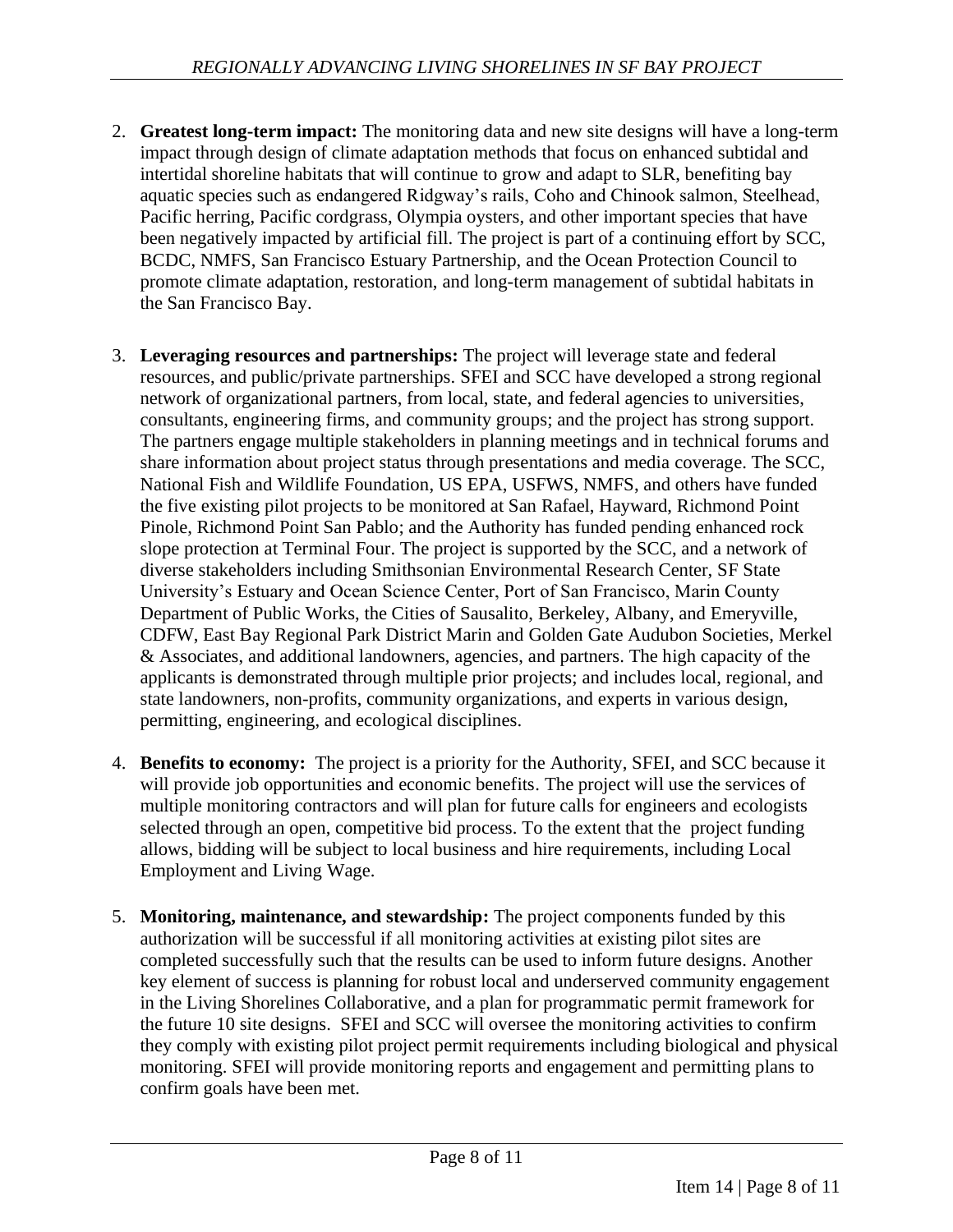6. **Coastal Conservancy's San Francisco Bay Area Conservancy Program.** The project is consistent with SCC's San Francisco Bay Area Conservancy Program's Criteria in several ways summarized below.

It will promote and implement three state and regional plans:

**San Francisco Bay Subtidal Habitat Goals Report** (2010, jointly authored by SCC, California Ocean Protection Council, NOAA NMFS and Restoration Center, BCDC, and San Francisco Estuary Partnership), a 50-year Conservation Plan for submerged habitats in San Francisco Bay which recommends the removal of derelict piling structures in combination with piloting living shoreline techniques in San Francisco Bay. The project helps to implement several goals, including **Integrated Habitats Restoration** Goal 1 Understand the ecosystem services supported by marsh-subtidal integration and living shorelines, Goal 2 Develop best practices for integrating subtidal restoration with adjacent wetlands, and Goal 3 Develop best practices for pilot projects to create living shorelines. The project also addresses **Subtidal-Wetland Design Integration** Goal 1 Explore the integration of upland, intertidal, and subtidal habitats in SF Bay, Goal 2 Integrate habitat flexibility to increase resilience in the face of long-term change at habitat restoration sites in the bay, Goal 3 Explore the use of living shoreline projects as a way to achieve multiple benefits in future shoreline restoration. It also addresses Artificial Structures Goal 2 Using a pilot project approach to remove artificial structures and creosote pilings at targeted sites in combination with active or passive restoration of natural habitats that provide environmental benefits with reduced engineering of hard structures (a "living shoreline"). In addition, the project implements climate change recommendations including **Foundational Science Goal** 3 Understand the long-term prospects for subtidal habitats, Goal 4 Develop mechanisms to adapt to climate change; and **Public Access and Awareness** Goal 1 increase public awareness and foster support for subtidal habitat protection.

**Baylands Goals Science Update** (2015): The project is consistent with the Update's recommendations to increase resilience to sea level rise by removing fill and cleaning up the shoreline along the Bay edge and enhancing subtidal and intertidal physical habitat and functions.

**State Coastal Conservancy's Strategic Plan** (2018-2022): The Project is consistent with Objectives 12A, 12B, and 12D which call for the protection of tidal wetlands and subtidal habitat, protection of wildlife, and the enhancement of tidal wetlands and subtidal habitat.

7. **San Francisco Bay Conservation and Development Commission's Coastal Management Program.** The San Francisco Bay Plan ("Bay Plan") was completed and adopted by BCDC in 1968 pursuant to the McAteer-Petris Act of 1965 and last amended in 2019 to include the beneficial fill for habitat policies. The project is consistent with the following policies articulated in Part III, Findings and Policy Section of the Bay Plan:

Subtidal Areas Policy 5 (adopted April 2002): "The [BCDC] should continue to support and encourage expansion of scientific information on the Bay's subtidal areas, including: (a) inventory and description of the Bay's subtidal areas; (b) the relationship between the Bay's physical regime and biological populations; …(e) where and how restoration should occur."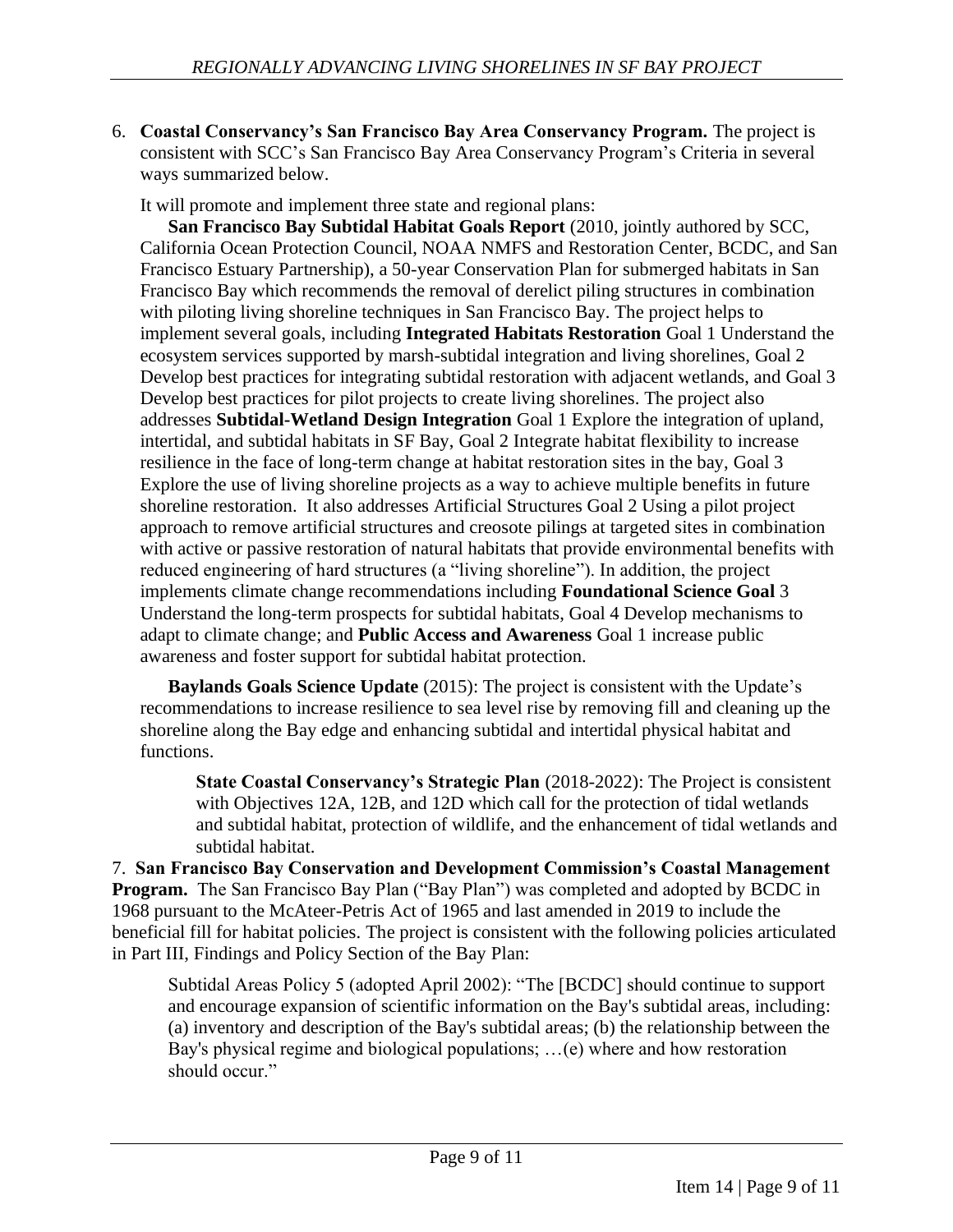The proposed project will assist in implementation of this policy by providing additional data on best techniques for restoration at specific sites, describe the densities, locations, and species associated with subtidal habitats at that site, and provide a basis for engineering and physical benefits of restoring habitat to buffer and protect shorelines to adapt to sea level rise and prevent shoreline erosion.

Fish, Other Aquatic Organisms and Wildlife Policy 1 (amended April 2002): "To assure the benefits of fish, other aquatic organisms and wildlife for future generations, to the greatest extent feasible, the Bay's tidal marshes, tidal flats, and subtidal habitat should be conserved, restored and increased."

The project is consistent with this policy because it will plan for restoration designs that will increase and improve subtidal and intertidal habitats in San Francisco Bay.

Tidal Marshes and Tidal Flats Policies 10: "Based on scientific ecological analysis, project need, and consultation with the relevant federal and state resource agencies, fill may be authorized for habitat enhancement, restoration, or sea level rise adaptation of habitat."

The project is consistent with this policy because it will plan for restoration designs using beneficial fill (sediment, oyster shell, sand, and others) that will increase and improve subtidal and intertidal habitats and climate resiliency in San Francisco Bay.

Tidal Marshes and Tidal Flats Policies 11: "The Commission should encourage and authorize pilot and demonstration projects that address sea level rise adaptation of Bay habitats. These projects should include appropriately detailed experimental design and monitoring to inform initial and future work. Project progress and outcomes should be analyzed and reported expeditiously. The size, design, and management of pilot and demonstration projects should be such that it will minimize the project's potential to negatively impact Bay habitats and species."

The project is consistent with this policy because it will plan for sea level rise adaptation designs that will increase and improve shoreline resilience and resilience of subtidal and intertidal habitats in San Francisco Bay.

Shoreline Protection Policy 5: "All shoreline protection projects should evaluate the use of natural and nature-based features such as marsh vegetation, levees with transitional ecotone habitat, mudflats, beaches, and oyster reefs, and should incorporate these features to the greatest extent practicable. Ecosystem benefits, including habitat and water quality improvement, should be considered in determining the amount of fill necessary for the project purpose. Suitability and sustainability of proposed shoreline protection and restoration strategies at the project site should be determined using the best available science on shoreline adaptation and restoration..." (As amended 2019)

The project is directly consistent with this policy because it has a focus on evaluating the use of integrated subtidal and intertidal habitats for shoreline protection and will evaluate ecosystem benefits and the minimum amount of fill necessary to achieve nature-based shoreline protection.